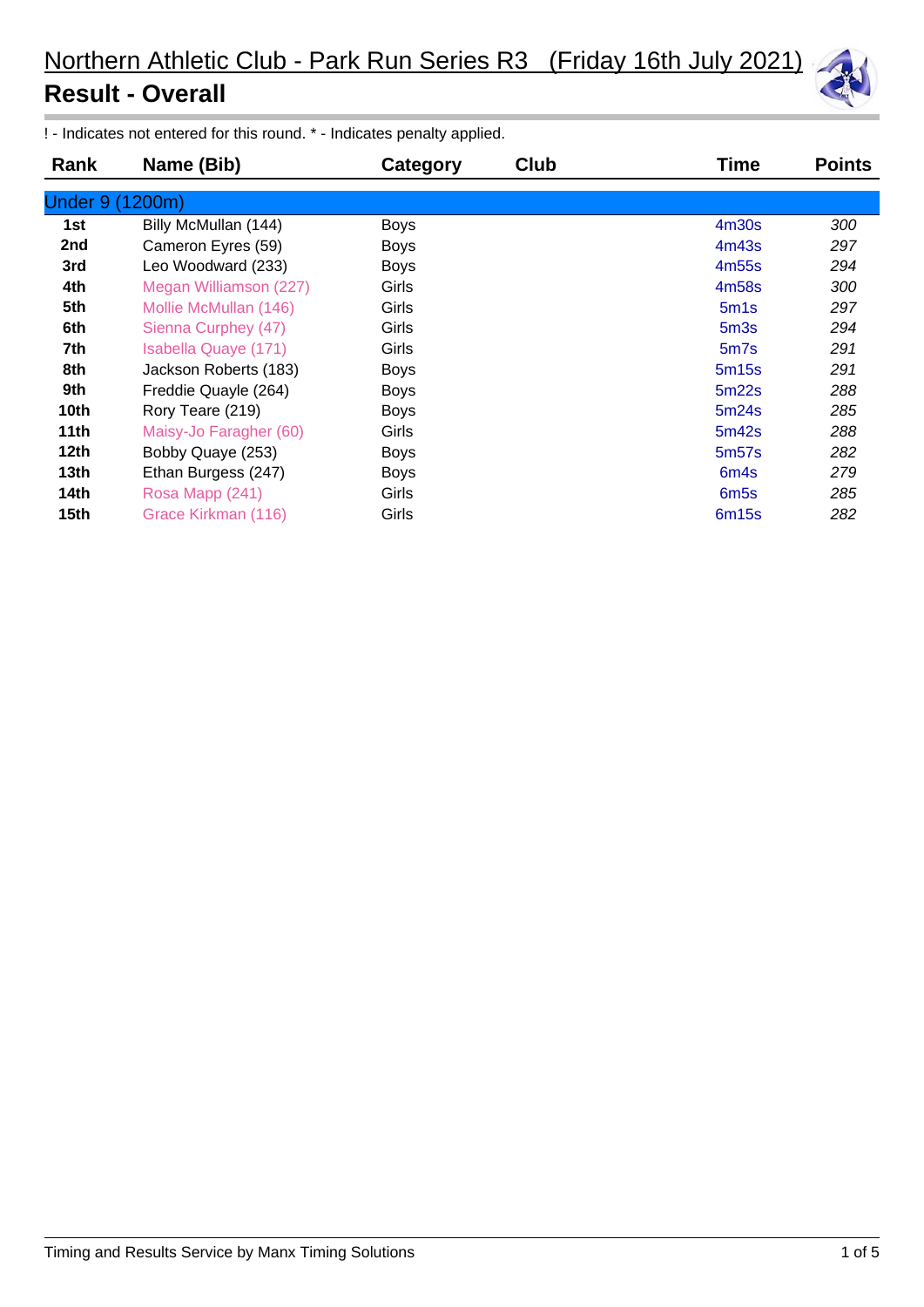

| Rank             | Name (Bib)              | Category    | Club        | Time              | <b>Points</b> |
|------------------|-------------------------|-------------|-------------|-------------------|---------------|
| <b>Under 11</b>  | 200m)                   |             |             |                   |               |
| 1st              | Timothy Perry (166)     | <b>Boys</b> |             | 4m37s             | 300           |
| 2nd              | Jack Bullock (17)       | <b>Boys</b> |             | 4m47s             | 297           |
| 3rd              | Isabella Kennaugh (109) | Girls       |             | 4m53s             | 300           |
| 4th              | Poppy Clayton (28)      | Girls       |             | 5m0s              | 297           |
| 5th              | Noah Kelly (250)        | <b>Boys</b> |             | 5m14s             | 294           |
| 6th              | Faith Teare (270)       | Girls       |             | <b>5m26s</b>      | 294           |
| 7th              | Theo Quayle (263)       | <b>Boys</b> |             | 5m27s             | 291           |
| 8th              | Henry Kirkman (117)     | <b>Boys</b> |             | <b>5m30s</b>      | 288           |
| 9th              | Sophie Kaighin (100)    | Girls       |             | 5m32s             | 291           |
| 10th             | Bella Rice (181)        | Girls       |             | 5m32s             | 288           |
| 11th             | Fynlo Corkill (36)      | <b>Boys</b> |             | <b>5m38s</b>      | 285           |
| 12th             | Grayse Blencoe (11)     | Girls       |             | 5m40s             | 285           |
| 13 <sub>th</sub> | George Long (131)       | <b>Boys</b> |             | 5m44s             | 282           |
| 14th             | Oliver Kennaugh (111)   | <b>Boys</b> |             | 5m45s             | 279           |
| 15 <sub>th</sub> | Eleanor Lyness (132)    | Girls       | Northern AC | 5m46s             | 282           |
| 16th             | Lillie Hope (88)        | Girls       |             | 6 <sub>m</sub> 5s | 279           |
| 17 <sub>th</sub> | Evelyn King (115)       | Girls       |             | 6m10s             | 276           |
| 18th             | Cailum McCann (254)     | <b>Boys</b> |             | <b>6m13s</b>      | 276           |
| 19 <sub>th</sub> | Tobi Duncan (54)        | <b>Boys</b> |             | 6m19s             | 273           |
| 20th             | Bailey McMullan (143)   | Girls       |             | <b>6m23s</b>      | 273           |
| 21st             | Eva Scott (195)         | Girls       |             | <b>6m34s</b>      | 270           |
| 22nd             | Louisa Oates (157)      | Girls       |             | <b>6m43s</b>      | 267           |
| 23rd             | Sienna Starkey (271)    | Girls       |             | 6m57s             | 264           |
| 24th             | Emily Odonnell (160)    | Girls       |             | <b>6m58s</b>      | 261           |
| 25th             | Kate Leece (242)        | Girls       |             | 6m59s             | 258           |
| 26th             | Aalin Forgie (64)       | Girls       |             | 7m7s              | 255           |
| 27th             | Emma Dorricott (51)     | Girls       |             | 7 <sub>m51s</sub> | 252           |
|                  |                         |             |             |                   |               |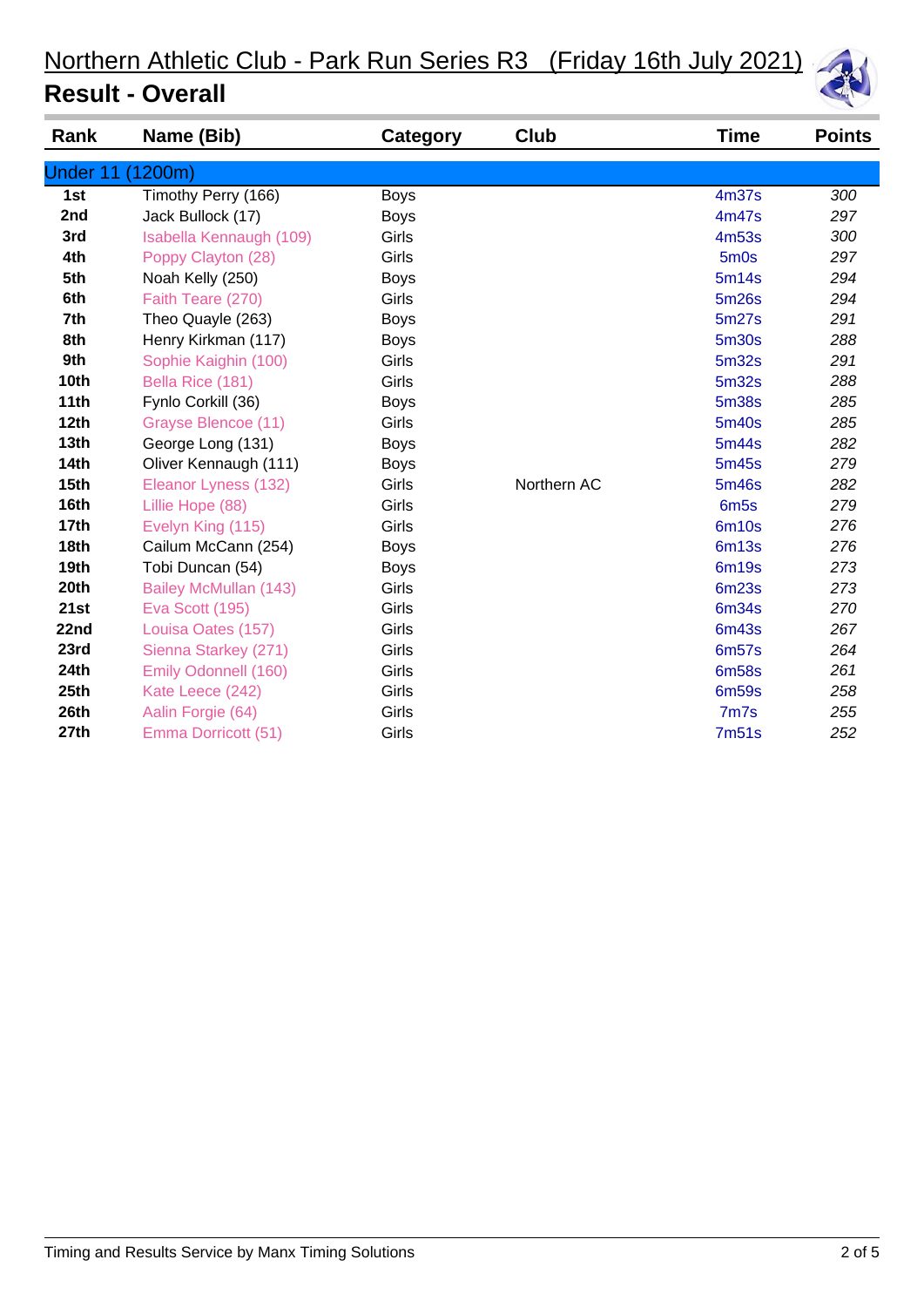# Northern Athletic Club - Park Run Series R3 (Friday 16th July 2021)

| Rank             | Name (Bib)                                   | <b>Category</b> | Club                         | Time              | <b>Points</b> |
|------------------|----------------------------------------------|-----------------|------------------------------|-------------------|---------------|
|                  | 1-Lap Under 17 / Junior / Senior (1.7 Miles) |                 |                              |                   |               |
| 1st              | Corbyn Schade (193)                          | Under17         |                              | 9m22s             | 300           |
| 2nd              | Samuel Perry (165)                           | Under15         |                              | 9m34s             | 297           |
| 3rd              | Lucas Stennett (208)                         | Under15         |                              | 9m35s             | 294           |
| 4th              | Steven Quayle (174)                          | Senior          | Western AC                   | 9m48s             | 291           |
| 5th              | Dominic Dunwell (55)                         | Under15         |                              | <b>10m9s</b>      | 288           |
| 6th              | Harry Stennett (206)                         | Under13         |                              | 10m20s            | 285           |
| 7th              | Cai Lewis (274)                              | Under15         |                              | 10m28s            | 282           |
| 8th              | George Salter (188)                          | Under13         |                              | 10m33s            | 279           |
| 9th              | Samuel Corkill (37)                          | Under15         |                              | 10m40s            | 276           |
| 10th             | Madison McMullan (145)                       | Under17         |                              | 10m57s            | 300           |
| 11th             | Elliot Reynolds (249)                        | Under13         |                              | 11 <sub>m1s</sub> | 273           |
| 12th             | Zac Woodward (234)                           | Under13         |                              | 11m25s            | 270           |
| 13th             | Lottie Stennett (207)                        | Under17         |                              | 11m36s            | 297           |
| <b>14th</b>      | <b>Catherine Perry (164)</b>                 | Under17         |                              | 11m48s            | 294           |
| 15 <sub>th</sub> | Holly Salter (189)                           | Under13         |                              | 12m1s             | 291           |
| 16th             | Lucy Ormsby (279)                            | Under15         |                              | 12m4s             | 288           |
| 17 <sub>th</sub> | Abi Clayton (27)                             | Under13         |                              | 12m15s            | 285           |
| 18th             | Fynn Bradley (12)                            | Under15         |                              | 12m26s            | 267           |
| 19th             | Ruby Reynolds (248)                          | Under15         |                              | 12m34s            | 282           |
| 20th             | Douglas Quayle (172)                         | Under15         |                              | 12m34s            | 264           |
| 21st             | Steve Oates (158)                            | Senior          | Northern AC                  | <b>12m36s</b>     | 261           |
| 22nd             | Julie Stanfield (204)                        | Senior          | <b>Manx Harriers</b>         | 12m41s            | 279           |
| 23rd             | Darcey Withington (231)                      | Under15         |                              | $13m$ Os          | 276           |
| 24th             | Hope Lewis (127)                             | Under13         |                              | <b>13m5s</b>      | 273           |
| 25th             | Jan Lewis (128)                              | Senior          | Northern AC                  | <b>13m5s</b>      | 270           |
| 26th             | Becca Kelly (105)                            | Senior          | <b>Manx Fell Runners</b>     | <b>13m9s</b>      | 267           |
| 27th             | Piper Withington (232)                       | Under13         |                              | <b>13m9s</b>      | 264           |
| 28th             | Katie Lawrence (122)                         | Senior          | Western AC                   | 13m11s            | 261           |
| 29th             | Holly Odonnell (161)                         | Under15         |                              | 13m17s            | 258           |
| 30th             | Molly Phillips (168)                         | Under15         |                              | 13m53s            | 255           |
| 31st             | Tara Scott (196)                             | Senior          | Northern AC                  | 14m1s             | 252           |
| 32nd             | Imogen Duncan (53)                           | Under13         |                              | 14m7s             | 249           |
| 33rd             | Sarah Allen (2)                              | Senior          |                              | 14m13s            | 246           |
| 34th             | William Forgie (66)                          | Under15         |                              | 14m17s            | 258           |
| 35th             | Ariana Kerruish (113)                        | Under17         |                              | 14m17s            | 243           |
| 36th             | Emma Gelling (72)                            | Senior          |                              | 14m35s            | 241           |
| 37th             | Daisy Liddle (130)                           | Under13         |                              | 14m43s            | 239           |
| 38th             | Angie Robinson (184)                         |                 | <b>Manx Harriers</b>         | 14m50s            | 237           |
| 39th             | Terri Salmon (187)                           | Senior          | <b>Manx Fell Runners</b>     | 14m51s            | 235           |
| 40th             | Jo Hamilton (78)                             | Senior          | Western AC                   | $15m$ Os          | 233           |
| 41st             | Aalin Cain (19)                              | Junior          | Western AC                   | 15m21s            | 231           |
| 42nd             | Eileen Clarke (26)                           | Senior          | Western AC                   | 15m25s            | 229           |
| 43rd             | Grace Kelly (106)                            | Under13         |                              | 15m27s            | 227           |
| 44th             | Graham Delooze (48)                          | Senior          | Western AC                   | 15m27s            | 255           |
| 45th             | Helen Bedford (8)                            | Senior          |                              | 15m31s            | 225           |
| 46th             | Alexis Teare (213)                           | Senior          |                              | 15m36s            | 252           |
| 47th             | Dave Corrin (41)                             | Senior          | <b>IoM Veteran Athletes'</b> | 15m37s            | 249           |
| 48th             | Feena Done (50)                              | Under15         |                              | 15m45s            | 223           |
| 49th             | Denise Gimbert (73)                          | Senior          | IoM Veteran Athletes'        | 15m50s            | 221           |
| <b>50th</b>      | Katie Blaker (10)                            | Senior          |                              | 16m2s             | 219           |

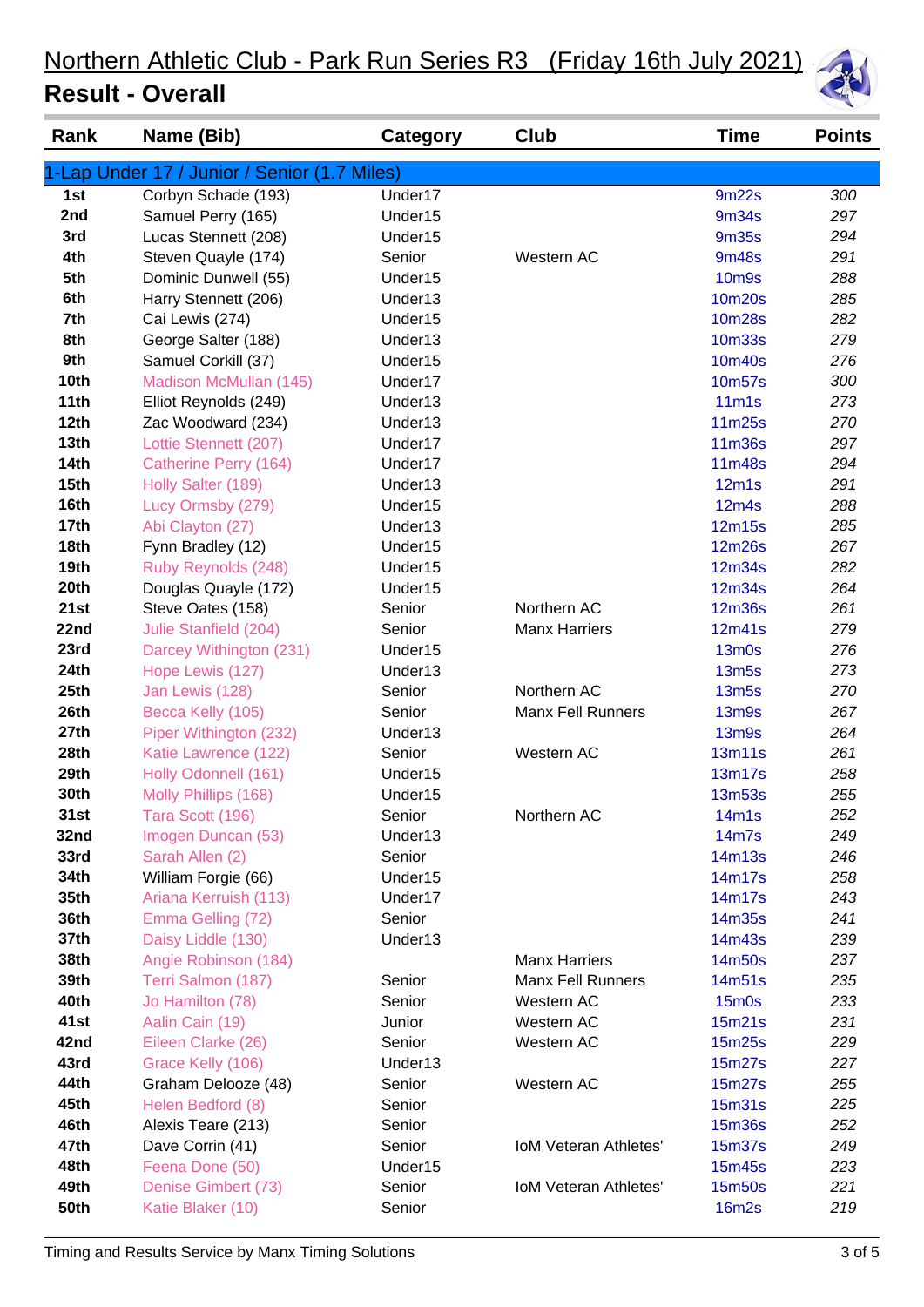# Northern Athletic Club - Park Run Series R3 (Friday 16th July 2021)



| Rank        | Name (Bib)                    | <b>Category</b> | Club                         | <b>Time</b>       | <b>Points</b> |
|-------------|-------------------------------|-----------------|------------------------------|-------------------|---------------|
| <b>51st</b> | Paula Garland (68)            | Senior          |                              | <b>16m5s</b>      | 217           |
| 52nd        | Gemma Quilliam (245)          | Senior          |                              | <b>16m14s</b>     | 215           |
| 53rd        | Vicki Burgess (18)            | Senior          |                              | <b>16m16s</b>     | 213           |
| <b>54th</b> | Michelle Sherry (198)         | Senior          | Northern AC                  | 16m17s            | 211           |
| 55th        | Katharine Keenan (103)        | Senior          |                              | 16m29s            | 209           |
| 56th        | Michael McKiernan (142)       | Senior          |                              | 16m56s            | 246           |
| 57th        | Alan Pilling (169)            | Senior          | <b>IoM Veteran Athletes'</b> | 17 <sub>m2s</sub> | 243           |
| 58th        | Lynn Cross (44)               | Senior          |                              | 17 <sub>m4s</sub> | 207           |
| <b>59th</b> | Amanda Ansermoz (3)           | Senior          | Western AC                   | <b>17m9s</b>      | 205           |
| 60th        | Diane Brown (15)              | Senior          |                              | 17m11s            | 203           |
| 61st        | Maura Kelly (107)             | Senior          | Northern AC                  | 17m18s            | 201           |
| 62nd        | Louise Jackson (93)           | Senior          |                              | 17m19s            | 199           |
| 63rd        | Mel Nicol (155)               | Senior          |                              | 17m30s            | 197           |
| 64th        | Daisy Odonnell (159)          | Under13         |                              | 17m32s            | 195           |
| 65th        | Denise Bridson (13)           | Senior          | Northern AC                  | 17m32s            | 193           |
| 66th        | Kerry Thompson (220)          | Senior          |                              | <b>17m35s</b>     | 191           |
| 67th        | Kelly Moore (148)             | Senior          |                              | 17m48s            | 189           |
| 68th        | Nigel Howard (91)             | Senior          |                              | <b>18m1s</b>      | 241           |
| 69th        | Paul Laudiangco (121)         | Senior          |                              | <b>18m7s</b>      | 239           |
| 70th        | Juvy Laudiangco (120)         | Senior          |                              | <b>18m8s</b>      | 187           |
| 71st        | Sophie Corlett (40)           | Under13         |                              | <b>18m16s</b>     | 185           |
| 72nd        | Clare Gelder (70)             | Senior          |                              | <b>18m25s</b>     | 183           |
| 73rd        | Jean Young (236)              | Senior          |                              | <b>18m26s</b>     | 132           |
| <b>74th</b> | Voirrey Horne (89)            | Senior          |                              | <b>18m26s</b>     | 131           |
| 75th        | Natalie Nolan (156)           | Senior          |                              | 18m27s            | 130           |
| 76th        | <b>Maddison Daniels (276)</b> | Under13         |                              | <b>18m36s</b>     | 129           |
| 77th        | Carol Roy (186)               | Senior          | Northern AC                  | <b>19m4s</b>      | 128           |
| 78th        | Annabel Forgie (65)           | Senior          | Northern AC                  | 19m12s            | 127           |
| 79th        | Michael Spooner (203)         | Senior          |                              | 20m32s            | 237           |
| 80th        | Colin Kelly (252)             | Senior          |                              | 24m39s            | 235           |
| <b>81st</b> | Joshua Kelly (251)            | Under13         |                              | 24m40s            | 233           |
| 82nd        | Carolanne Hanley (79)         | Senior          | Northern AC                  | 27m12s            | 126           |